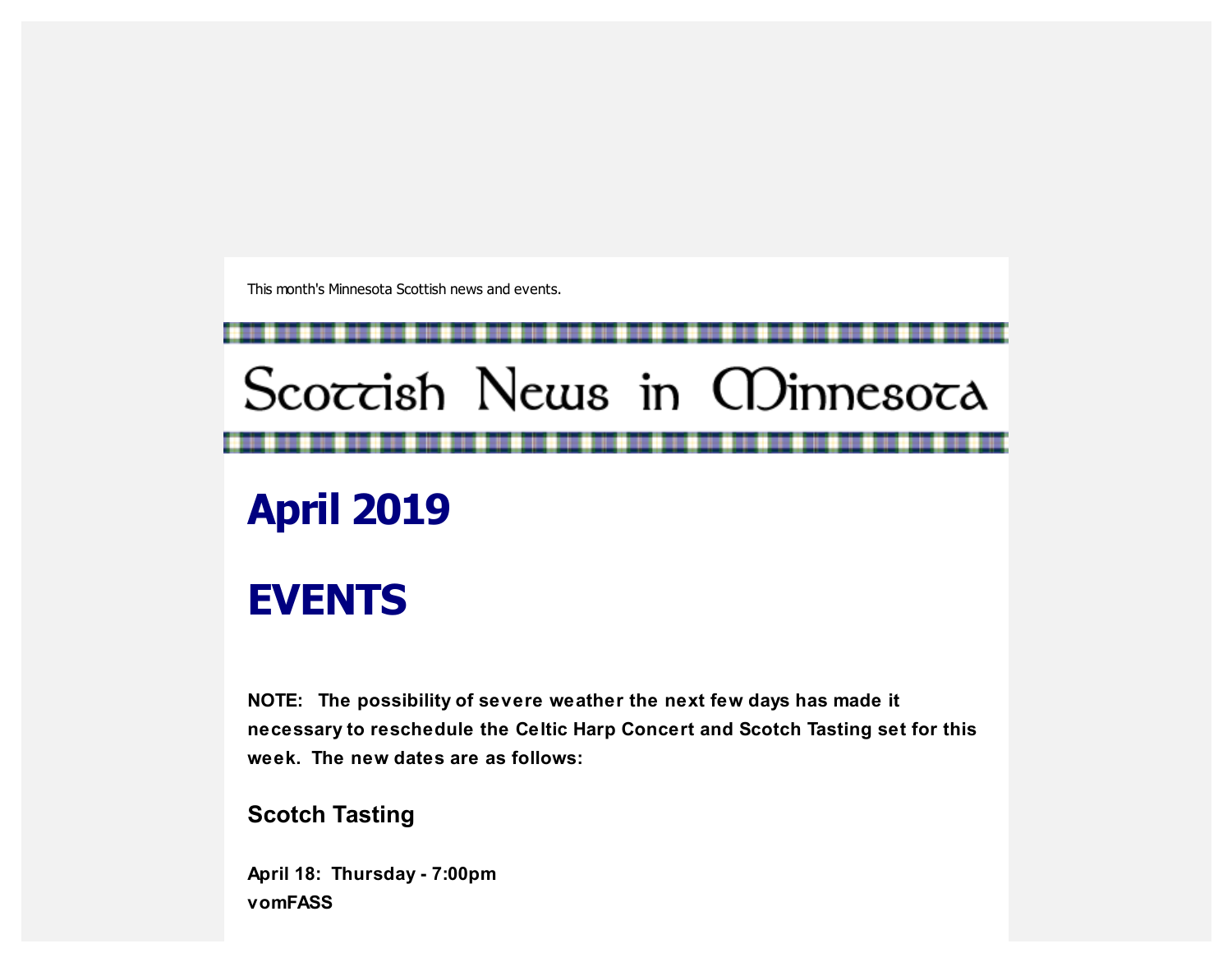#### **Mall of America, Level 3 North (N345) Minneapolis, MN**

VomFASS has agreed that it could be very dicey to try to get out on Thursday so we have negotiated a postponement of the Event to Thursday April 18<sup>th</sup>.

I hope that those of you who could not make the event on the 11<sup>th</sup> will be able to attend on the 18<sup>th</sup>.. Same start time, 7:00 p.m. Same place, vomFASS at the Mall of America, and more importantly, the same great flight of truly unique Scotches!!

#### **Celtic Harp Music**

**May 2: Thursday - 7:00pm Stephanie Claussen and Friends The Summit Center 1524 Summit Avenue St. Paul, MN**

The Celtic Harp concert that was scheduled for Wednesday, April 10th has been rescheduled for Thursday, May 2nd. The time and location remain the same. This is a great opportunity to hear our St. Paul, Minnesota-based harpist and 2018 US National Scottish Harp Champion, Stephanie Claussen. FREE to the public, donations encouraged. Doors open at 6:30 PM.

### TARTAN WEEK EVENTS

Tartan Week runs from April 6th through April 11th this year with an advance event held on April 1st. The full schedule of events is listed below.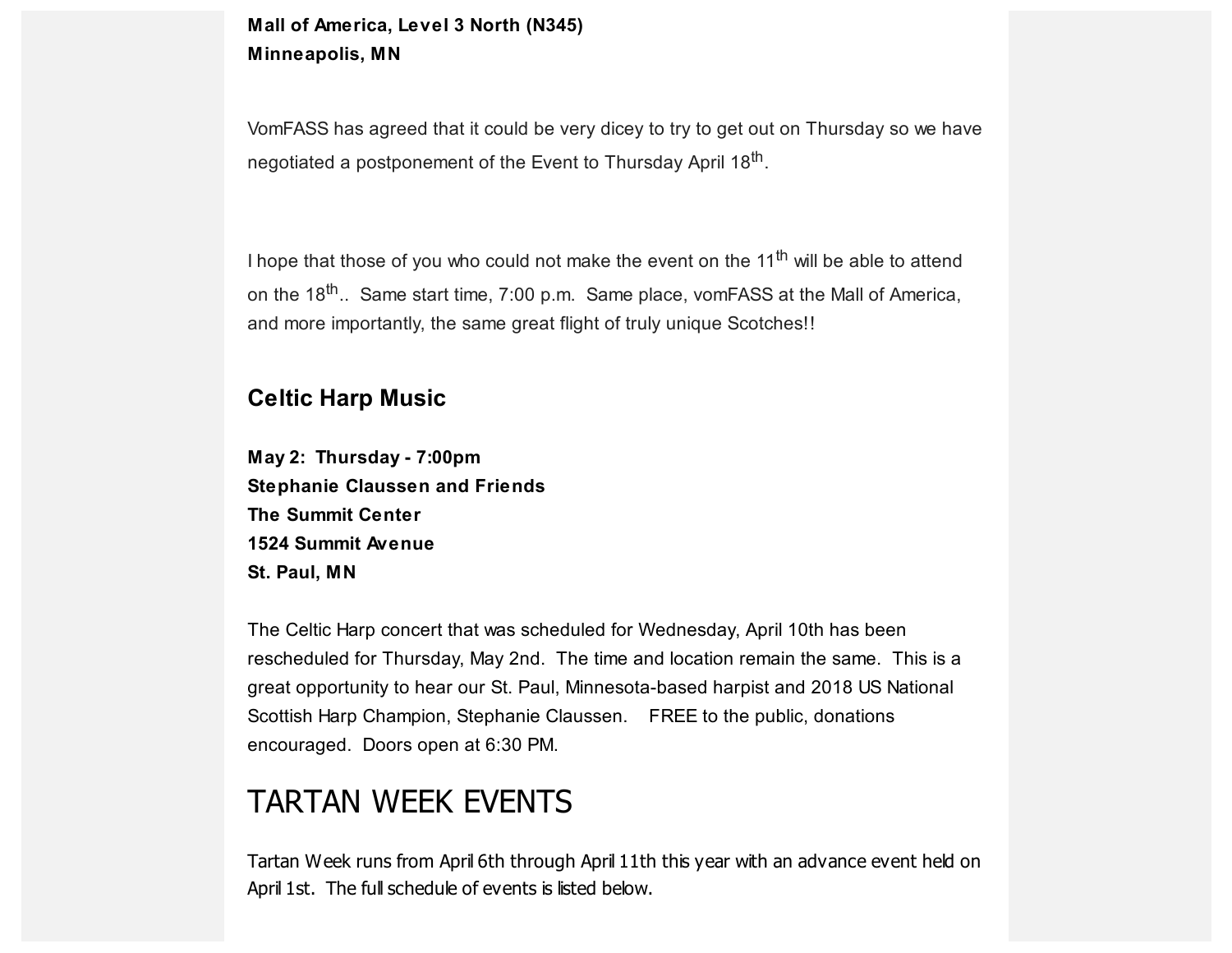**April 1: Monday - 6:30pm Pub Sing Merlin's Rest 3601 East Lake Street Minneapolis, MN 55406**

Because of some scheduling conflicts, we will be at Merlin's for the 4th annual pub sing. The sing will start at 6:30pm. The entire set of songs will be Scottish and all you need is your voice.

#### **April 6: Saturday - 1:00pm TARTAN DAY State Capitol St. Paul, MN**

CALLING ALL CLANS! Tartan day is on Saturday this year and it is the 21st year of celebration in Minnesota. Therefore, we are going back to the Capitol and are asking all Clans to gather in the parking lot in front of the State Capitol for parade up to the steps of the Capitol for the celebration. We will be gathering on the sidewalk at 1:00pm. The program is similar to the past years at the Capitol and we are asking all Clans to bring their flags and members to join us. We will be done by 3:00pm.

#### **April 7: Sunday - 10:00am NOTE THE CHANGE IN LOCATION! Gethsemane Episcopal Church 905 South 5th Avenue (near the Minneapolis Convention Center) Minneapolis, MN 55403**

As part of the Tartan Week celebration, the St. Andrew's Society is sponsoring the annual Kirkin' of the Tartans on Sunday morning, The Kirkin' will feature the Brian Boru Pipe Band playing with the pipe organ at the church. It should make for some very memorable music! Coffee and refreshments will be served after the service. Please bring a piece of tartan for blessing and join us for this traditional event!

#### **April 7: Sunday - 3:00pm-4:00pm**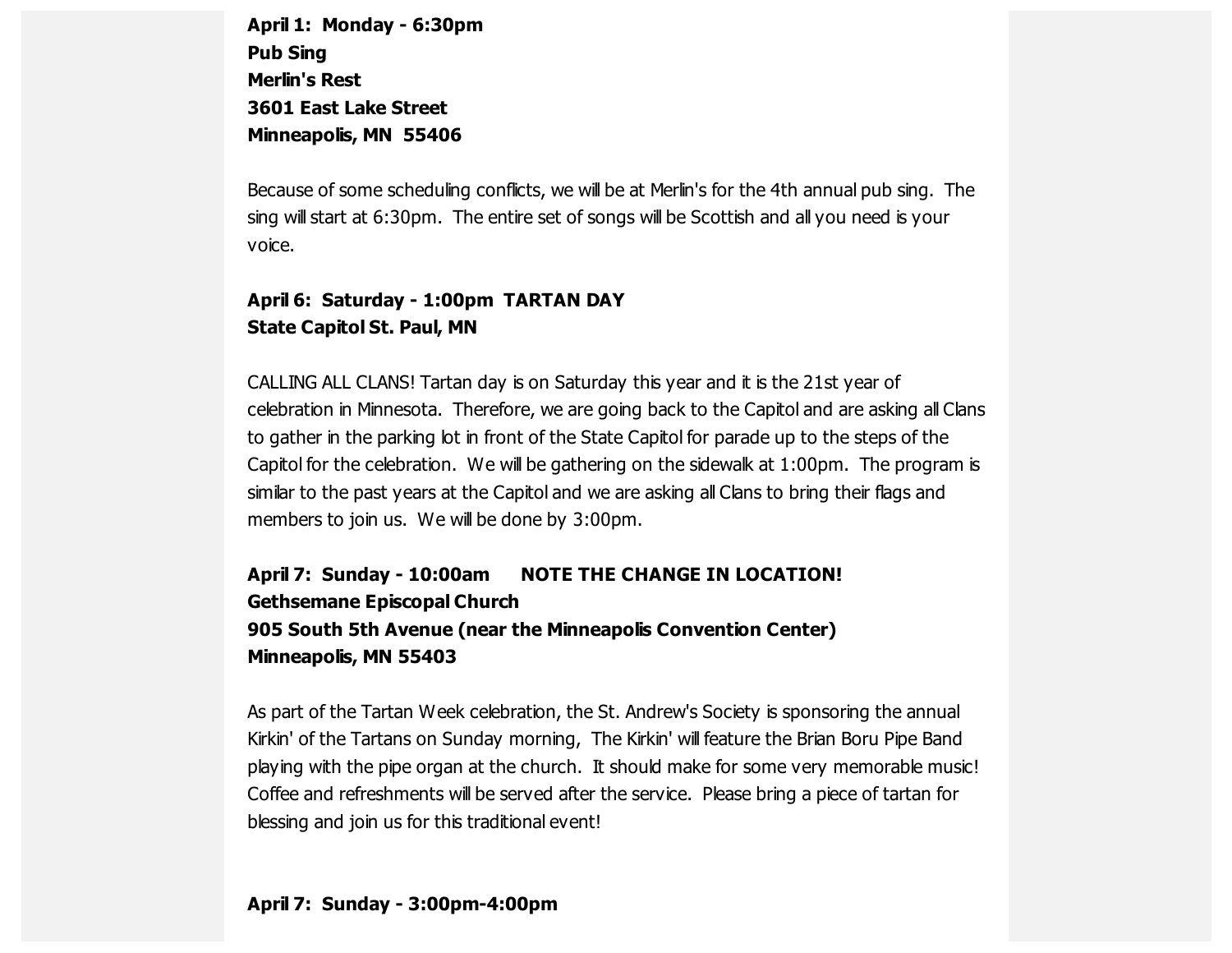#### **Macalester College Pipe Band Concert Macalester College St. Paul, MN**

The Macalester College Pipe Band spring concert will be held on Sunday, April 7th at 3:00pm. Admission is \$5.00 for adults and children and free with a Macalester ID.

#### **POSTPONED DUE TO WEATHER - SEE ABOVE**

**Stephanie Claussen and Friends – Celtic Harp Music for Tartan Week. The Summit Center 1524 Summit Avenue St. Paul, MN**

St. Paul, Minnesota-based harpist and 2018 US National Scottish Harp Champion, Stephanie Claussen is a performer, teacher and arranger, with interests that span the Celtic and classical worlds, she performs her own mixture of Scottish tunes, J.S. Bach, Debussy, and anything that sounds medieval or French. She will be joined by two of her students as we celebrate Tartan Week in Minnesota. FREE to the public, donations encouraged. Doors open at 6:30 PM.

#### **POSTPONED DUE TO WEATHER - SEE ABOVE Scotch Tasting vomFASS Mall of America, Level 3 North (N345) Minneapolis, MN**

Our Scotch Tastings are now hosted in conjunction with vomFASS. These tastings are unique in that the blender for vomFASS has unparalleled access to rare scotches which are not normally available to anyone else. The most recent tasting provided several different single malts that are not sold as single malts. The entire distillery product is used in the blending process so we are able to taste truly rare scotches. Each of the scotches are accompanied by a small bite that is developed using vomFASS products. vomFASS, at Mall of America, is a proud purveyor of rare spirits, specialty liqueurs, fine wines, as well as premium olive oils, vinegars and spices. vomFASS is located at Mall of America, Level 3, North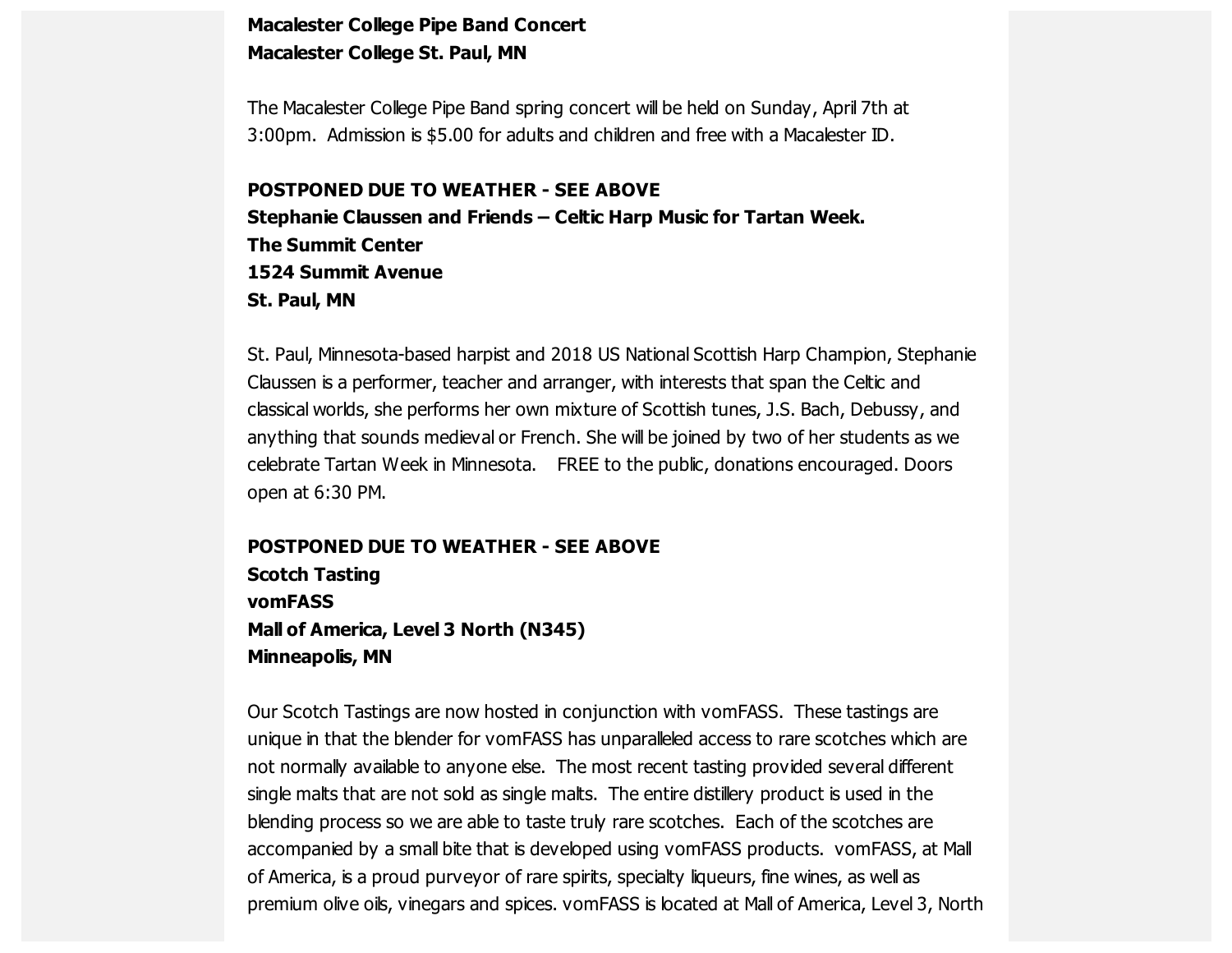(N345) Check-in begins at 6:15pm. Tasting begins at 6:30. Cost is \$60.00 per person and the seating is limited to the first 45 people who register. Half of the cost of the registration goes to the Minnesota Scottish American Center and is used to fund all events and costs of the Center throughout the year. CALL (954) 426-3222 to register and prepay. Registration fees are not refundable but may be transferred to another person. Call vom FASS to change registration name. They can best serve you on the phone Monday-Friday, 9:00am-5:00pm. Must be 21+ and be prepared to show state issued photo ID to attend this event. This event is not eligible for any discounts or coupons.

**April 6: Saturday - 7:00pm The Frothy Band Imminent Brewing 519 Division Street Northfield, MN**

The Frothy Band returns to Imminent Brewing, a favorite place for music. No cover.

**April 13: Saturday - 1:00pm A Celtic Breeze Rum River North County Park 21300 Rum River Blvd. N.W. Blaine, MN**

Laura MacKenzie brings her program of traditional Irish and Scottish music on a variety of wind instruments and voice to St. Francis. Free and open to all.

**April 17: Wednesday - 6:00pm St. Andrew's Society Pub Night Minnesota Zoo Apple Valley, MN**

The first Pub Night of the year will be on Wednesday, April 17 at the Minnesota Zoo. It will be part of Adult Night at the Zoo. We will meet at 6 pm in the food court at the zoo, but